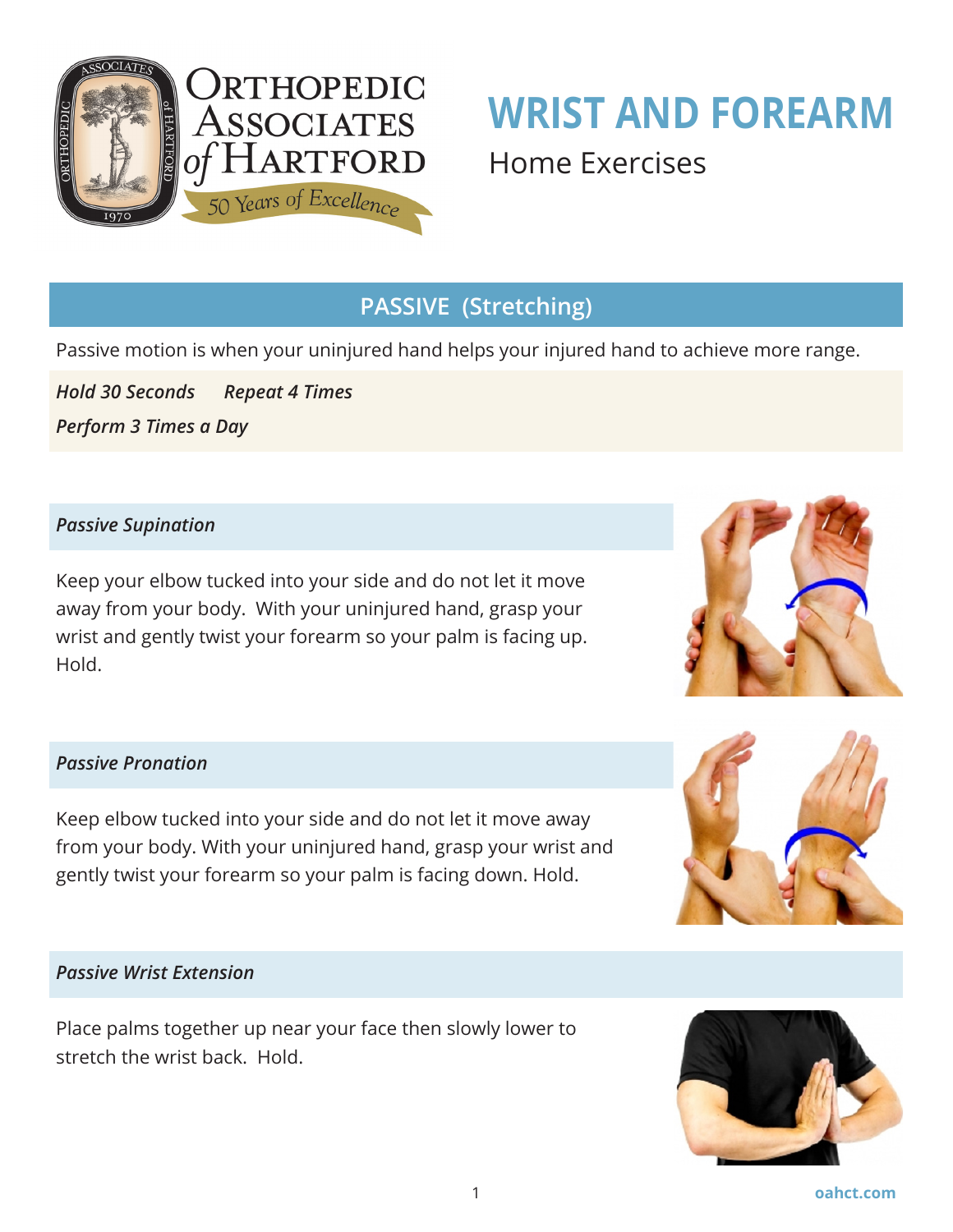### *Passive Wrist Flexion*

Bend your elbow and gently use other hand to help bend injured wrist down. Hold.

*Passive Wrist Radial/Ulnar Deviation*

Grasp your other hand and gently move your wrist up and down. Hold each move.

# **ACTIVE**

Active motion is when your injured wrist moves without any help from your other hand.

*Repeat 5-10 Times Perform 3 Times a Day*

### *Supination*

Keep elbow tucked into your side and do not let it move away from your body. Gently twist your palm up as shown and hold 3 seconds.

#### *Pronation*

Keep elbow tucked into your side and do not let it move away from your body. Gently twist your palm down as shown and hold 3 seconds.